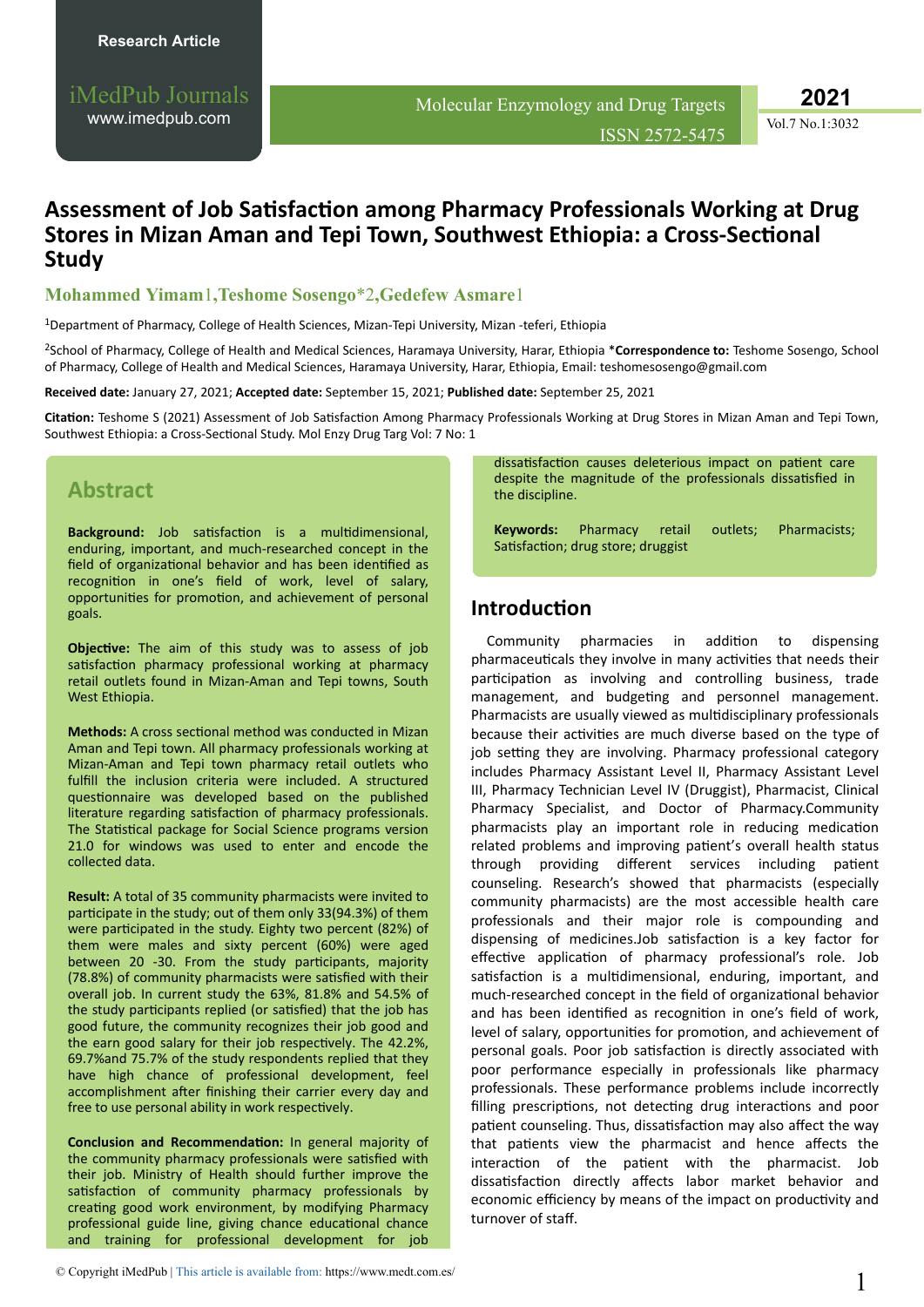Pharmacist's job satisfaction is also negatively associated with job turnover; that is Pharmacists with low levels job of satisfaction are more likely to resign their positions. In Ethiopia, there are more than 650 pharmacy retail outlets , which are divided into pharmacy, drug store and rural drug vendors based on the type of medications they are supposed to dispense and the qualification of dispensers. Different factors are associated with job satisfaction of pharmacists especially in the community pharmacy setting such as perceived work load, information technologies, continuing pharmacy education, preceptor ship, treatment by the management, interpersonal interaction including patient contact and coworkers' relationship, pharmacy ownership, and practice setting are found to have association with satisfaction.A study conducted to assess pharmacists' job satisfaction and intention to quiet the profession shows that Job satisfaction directly influences the quality of work they provided in which dissatisfaction may cause harm to the patient, their overall life satisfaction and their intention to remain or to change their job.Loss of clinical staff from low and middleincome countries is crippling the already fragile health care systems of the region. Retention of health worker is critical for performance health care system and a key problem is how to motivate and retain health workers.At the heart of each country's health system, health workers struggle to provide highquality care to growing patient loads in increasingly challenging working conditions. In developing countries, especially in sub-Saharan Africa, pharmacists were facing shortages of supplies, poor compensation, inadequate management systems, and heavy workloads. Job satisfaction among employees is an indicator of organizational effectiveness and is influenced by organizational and dispositional factors. Pharmacy professional's job satisfaction has been found to be negatively associated with job turnover, that is, Pharmacy professionals with low levels of job satisfaction are more likely to resign their positions. If a Pharmacy professional is not satisfied with his/her work, he/she may bring those ill feelings from their job home and allow them to affect his/her life outside of the workplace. In Mizan –Aman and Tepi town, study addressing job satisfaction of pharmacy professionals is yet not done, which is a vital for health care system quality improvement. Therefore this study assessed the level of job satisfaction pharmacy professionals working at drug

# **Methodology**

# **Study area and period**

The study was conducted among Pharmacy professionals working in Pharmacy retail outlets found in Mizan- Aman town in Bench Maji Zone and Tepi town in Sheka Zone, South Nation, Nationalities and People's Region (SNNPR), South West Ethiopia. Mizan- Aman is located 563 km South West of Addis Ababa. Mizan- Aman town has one hospital, one health center, two health post, and 21 drug stores. Tepi town has one general hospital, one health center, 12 health post and 13 drug stores. The study was conducted from March 13 -March 24, 2018.

stores in Mizan Aman and Tepi town south west Ethiopia.

## **Study design**

A cross-sectional study was conducted.

## **Population**

#### **Source Population**

All pharmacy professionals working at Mizan-Aman and Tepi town Pharmacy retail outlets.

#### **Study population**

All Pharmacy professionals working in Mizan-Aman and Tepi town at Pharmacy outlets that fulfills the inclusion criteria was included.

## **Sample size determination**

Since all of the study population in the study area was covered, sample size determination was not utilized. All the 35 pharmacy professionals working in Pharmacy retail outlets found in Mizan-Aman and Tepi towns was invited to participate in the study. Out of the 35 Pharmacy professionals invited to participate on the study, the 33 was willing to be participate in the study.

## **Data Collection instruments**

A structured questionnaire was developed based on the published literature regarding satisfaction of pharmacy professionals. The prepared questionnaires were distributed among the Pharmacy professional working Pharmacy retail outlets found in Mizan Aman and Tepi towns. The data collection was done through self-administered questionnaires.

The questionnaires were designed to consist of two sections; Section A consists of socio demographic information to obtain personal information from respondents, average working hour per day and salary per month. The other section was deal with questions to help test the research hypothesis or to determine the level of satisfaction of community pharmacists. Most of the questions require respondents to indicate their level of agreement to the items in the research model. Items in the questionnaire were measured using a five-point Likert Scale, with 1 representing "strongly disagree" and 5 representing strongly agree. For calculating the overall satisfaction level of all participants the value from each 17 questions we choose to asses level of satisfaction were transformed in to computed variable and a mean value of Likert scale which gained from adding scales from 1 to 5 and divided by 5 which is 3 was used as a cutoff point. It used to determine the level of satisfaction in to two out comes (satisfied or unsatisfied) and the total percent of satisfaction can be calculated from this outcome.

#### **Data quality assurance**

Before data collection data collection tool was checked for completeness, accuracy, clarity and consistency by the investigator and necessary modification was made timely. The pre-test was done before actual data collection on one drug store.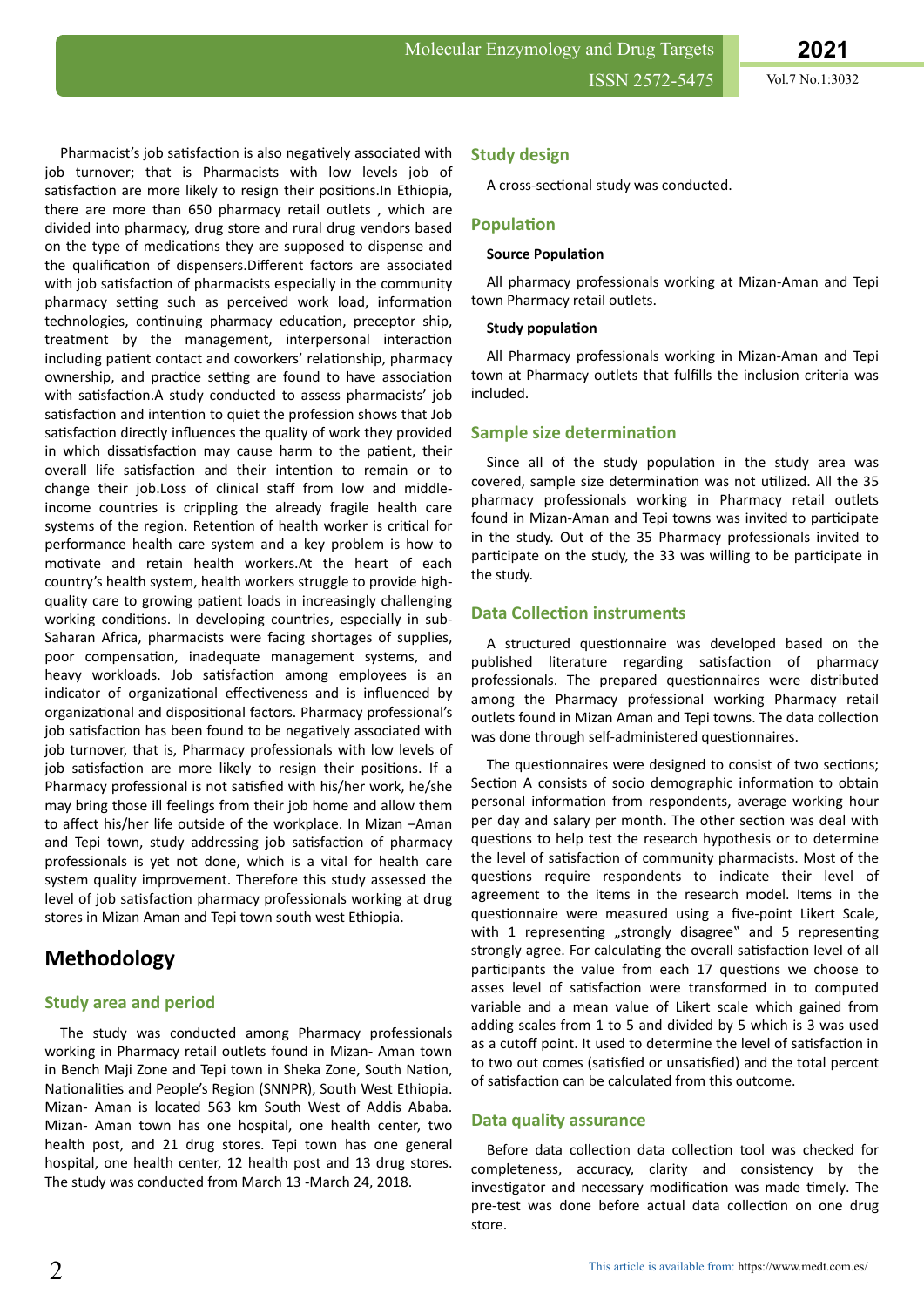## **Data processing**

The Statistical package for Social Science (SPSS) programs version 21.0 for windows was used to enter and encode the collected data. This involves organizing the data into categories, coding and sorting them to identify patterns and interpret the meaning of the responses. Descriptive statistics such as frequency, percentage and mean was used to summarize the result.

## **Ethical Consideration**

Ethical clearance was obtained from the Mizan Tepi University College of health science, department of Pharmacy. In this study, issues related to the ethical conduct such as informed consent, confidentiality and privacy was upheld. The researcher has given full information on the purpose and objectives of the study to the study participants order to empower the study participants to make informed decisions on whether to participate or not.

## **Operational definitions**

- is an individual who have diploma qualification in pharmacy and work in drug store
- : is an individual with degree qualification in pharmacy
- is the degree of expression level of pleasurable altitude towards one individuals
- is a value above pleasurable cut off point towards each question and overall values.
- is a value below a pleasurable cut off points towards each question and overall values.

# **Results**

# **Socio Demographic Characteristics of the respondents**

A total of 35 community pharmacy outlets are found in Mizan and Tepi towns; out of them, 33(94.3%), were participated in the study. Majority, 27(81.8%), of the participants were males. Majority, 20(60.6%), of the study participants were between age groups of 20-30 years. The mean age of study participants were 32.33± 8.184 years old. The 19(57.6%) of the respondents were married. The 32(97%) of the study participants were druggists, only 1(3%) was pharmacist. Around half, 16(48.5%), of them have work experience of 5-10 years. The 14(42.4%) of the participants' monthly salary was less than equal 3000 EtBr, only 5(15.2%) has monthly of more than 5001 EtBr (Table 1).

Table 1: Socio Demographic Characteristics of the respondents (N=33).

| Variable | Category  | Frequency | Percentage |
|----------|-----------|-----------|------------|
| Sex      | Male      | 27        | 81.80%     |
|          | Female    | 6         | 18.20%     |
|          | 20-30     | 20        | 60.60%     |
|          | $31 - 40$ | 10        | 30.30%     |
| Age      | 41-50     | 4         | 3%         |

|                          | >51                     |  | $\overline{2}$ | 6%     |
|--------------------------|-------------------------|--|----------------|--------|
| Marital<br>status        | Married                 |  | 19             | 57.60% |
|                          | Single                  |  | 12             | 36.40% |
|                          | Divorced                |  | $\overline{2}$ | 6%     |
| Religious<br>status      | Orthodox                |  | 19             | 57.60% |
|                          | Muslim                  |  | 5              | 15.10% |
|                          | Protestant              |  | 9              | 27.30% |
| Level<br>of<br>education | Diploma(Dr<br>uggists)  |  | 32             | 97%    |
|                          | Degree(Pha<br>rmacists) |  | 1              | 3%     |
|                          | $5$                     |  | 14             | 42.40% |
| Year<br>of<br>experience | 10-May                  |  | 16             | 48.50% |
|                          | >11                     |  | 3              | 9.10%  |
|                          | 12-Aug                  |  | 26             | 78.80% |
| Working<br>hours         | $13 - 16$               |  | 4              | 12.10% |
| per day                  | 3<br>$>16$              |  | 9.10%          |        |
| Monthly<br>salary        | 1001-2000<br>EtBr       |  | 5              | 15.20% |
|                          | 2001-3000<br>EtBr       |  | 9              | 27.30% |
|                          | 3001-4000<br>EtBr       |  | 6              | 18.20% |
|                          | 4001-5000<br>EtBr       |  | 8              | 24.20% |
|                          | >5001 EtBr              |  | 5              | 15.20% |

## **Overall Job Satisfaction Level of the Study Participants**

Out of 33 community pharmacists participated in the study, 78.8% of them were satisfied by their current job while the rest 21.2% were not satisfied (Figure 1).

**Figure 1:** Overall job satisfaction of Pharmacy Professionals Working at pharmacy retail outlets found in Mizan-Aman and Tepi towns, Southwest Ethiopia, March 13 to March 24, 2018.



satisfaction level of study participants on specific job satisfaction items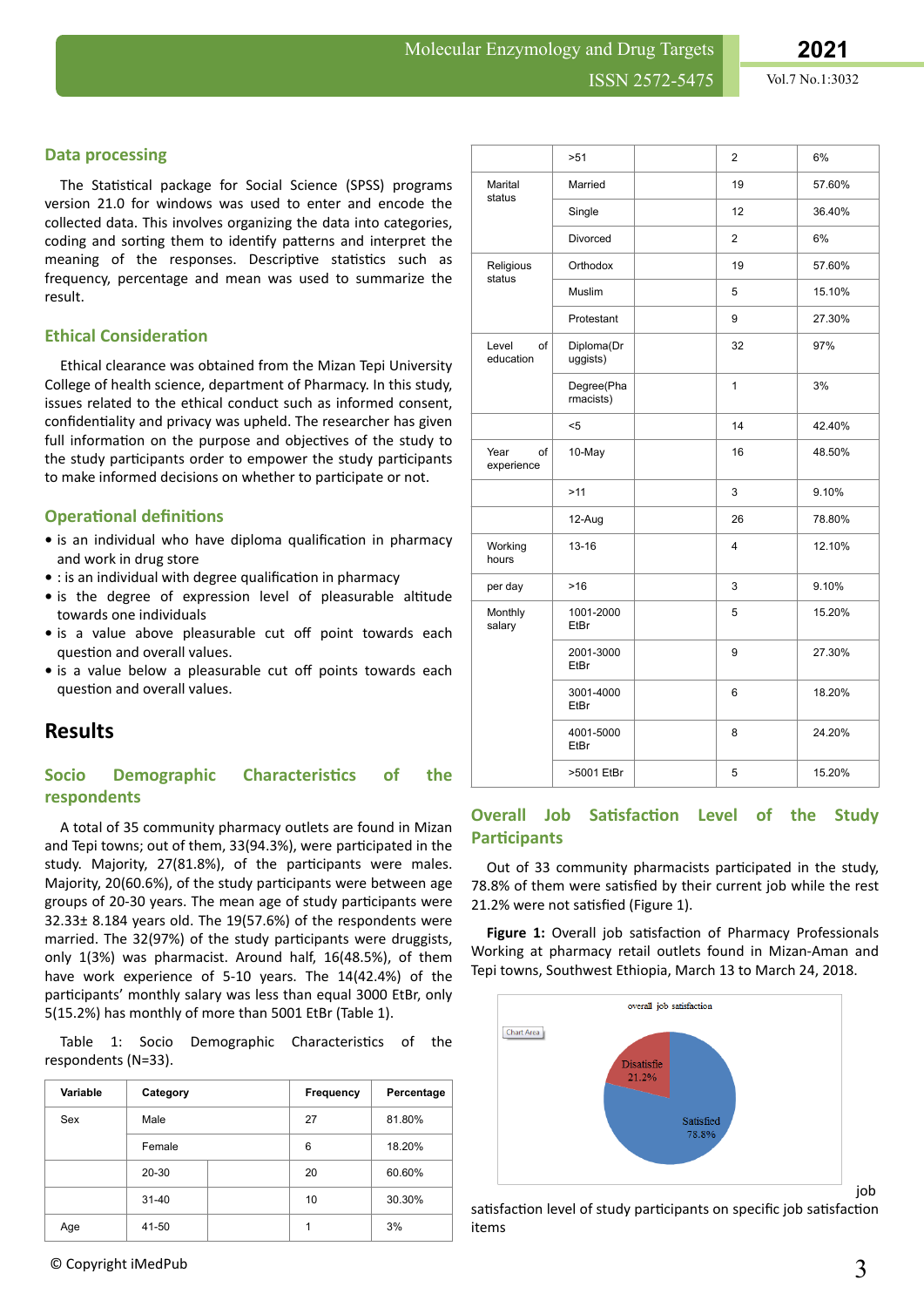According our study, the 21(63.6%) of the community pharmacist believed that the job has good future, in which 11 (33.3%) of them agreed and 10 (30.3%) of them strongly agreed that on the statement that the job have good future. The majority, 27(81.8%) of the respondents were satisfied with recognition job by the community, where 14(42.4% of them agreed and 13(39.4%) them strongly agreed on the issue. The 18(54.5%) of the respondents were satisfied with their salary, where 12(36.4%) agreed and 6(18.2%) strongly agreed that they receive good salary for their job and  $23(69.7%)$  were satisfied with their working environment, where 16(48.5%) agreed and 7(21.2%) strongly agreed that they have good working environment for what they have planned to do (Table 2). The majority, 26(78.6%), were satisfied with their interaction with co-workers in work environment, where the 12(36.4%) agreed and 14(42.4%) strongly agreed. The 30(90.9%) believe that they are providing good benefit to the community but only 10(30.3%) satisfied with chance of training and/or chance of training in their working environment, in which 7(21.2%) agreed and 3(9.1%) strongly agreed (Table 2).

With respect of satisfaction with aspect of accomplishing job, the 23(69.7%) of the respondents were satisfied, in which 10(30.3%) agreed and 13(39.4%) strongly agreed that they are in right position for accomplishing their job. The 25 (75.7%) of the participants believe that they are free to use free to use their personal ability in working area, where 17(51.4%) agreed and 8(24.2%) strongly agreed. Significant proportion, 10(30.3%), of the study participants replied that their knowledge and skill have declined since being in current job, with 6(18.2%) agreed and 4(12.1%) strongly agreed with the issue (Table 2).

With regard to satisfaction with respect to restriction to the works, each 9(27.2%), agreed and strongly agreed that they are restricted in work due to professional guideline. Less than half the respondents,  $14(42.4%)$ , were satisfied with chance of professional development, where 8(24.2%) agreed and 6(18.2%) strongly agreed on the issue. The 19(75.5%) feel that the government respects their job, where 15(45.5%) agreed and 4(12%) strongly agreed that they feel the government respects the job (Table 2).

Table 2: Status of Job Satisfaction of the respondents

| <b>Item</b>                                                                        | <b>Strongly</b><br>disagree | <b>Disagree</b> | <b>Neutral</b> | Agree    | <b>Strongly</b><br>agree |
|------------------------------------------------------------------------------------|-----------------------------|-----------------|----------------|----------|--------------------------|
| believe<br>job<br>the<br>have<br>good<br>future                                    | 1(3%)                       | 5(15.2%)        | 6(18.2%)       | 11(33.3% | 10(30.3%                 |
| received<br>good<br>recogniti<br>from<br>on<br>the<br>communi<br>ty for the<br>job | $2(6.1\%)$                  | $\Omega$        | $4(12.1\%)$    | 14(42.4% | 13(39.4%                 |
| have<br>received<br>good                                                           | $3(9.1\%)$                  | $3(9.1\%)$      | 9(27.3%)       | 12(36.4% | $6(18.1\%)$              |

| salary for<br>my job                                                                                     |            |             |             |                           |                           |
|----------------------------------------------------------------------------------------------------------|------------|-------------|-------------|---------------------------|---------------------------|
| feel<br>L<br>accompli<br>shment<br>after<br>finishing<br>my<br>carrier<br>every<br>day                   | $2(6.1\%)$ | $4(12.1\%)$ | $5(15.1\%)$ | 18(54.5%<br>$\mathcal{E}$ | $4(12.1\%)$               |
| have<br>I<br>freedom<br>for<br>choosing<br>my<br>own<br>working<br>method                                | 1(3%)      | $4(12.1\%)$ | $3(9.1\%)$  | 15(45.5%<br>$\mathcal{E}$ | 10(30.3%<br>$\mathcal{E}$ |
| L<br>have<br>good<br>working<br>environm<br>for<br>ent<br>what<br>ı<br>have<br>planned<br>to do          | $2(6.1\%)$ | $2(6.1\%)$  | 6(18.2%)    | 16(48.5%<br>$\mathcal{E}$ | 7(21.2%)                  |
| L<br>have<br>good<br>interactio<br>n with co-<br>workers<br>in<br>my<br>working<br>environm<br>ent       | 1(3%)      | $2(6.1\%)$  | 4(12.1%)    | 12(36.4%<br>$\mathcal{E}$ | 14(42.4%<br>$\mathcal{E}$ |
| I believe I<br>am<br>providing<br>good<br>service<br>(good<br>benefit)<br>the<br>to<br>society           | 1(3%)      | $2(6.1\%)$  | 0           | 15(45.5%<br>$\mathcal{E}$ | 15(45.5%<br>$\mathcal{E}$ |
| L<br>have<br>adequate<br>training<br>and<br>chance<br>of<br>training<br>in<br>working<br>environm<br>ent | 11(33.3)   | 5(15.2%)    | 7(21.2%)    | 7(21.2%)                  | $3(9.1\%)$                |
| L<br>am in<br>the<br>right<br>position<br>for<br>accompli<br>shing my<br>job                             | 1(3%)      | $1(6.1\%)$  | 8(24.2%)    | 10(30.3%<br>$\mathcal{E}$ | 13(39.4%<br>$\mathcal{E}$ |
| I am free<br>to<br>use<br>my<br>personal<br>ability                                                      | $2(6.1\%)$ | 1(3%)       | 5(15.2%)    | 17(51.5%<br>$\mathcal{E}$ | 8(24.2%)                  |
| My<br>working<br>hour can<br>be<br>changed                                                               | $3(9.1\%)$ | $4(12.1\%)$ | 8(24.2%)    | 11(33.3%<br>$\mathcal{E}$ | 7(21.2%)                  |

#### This article is available from: <https://www.medt.com.es/>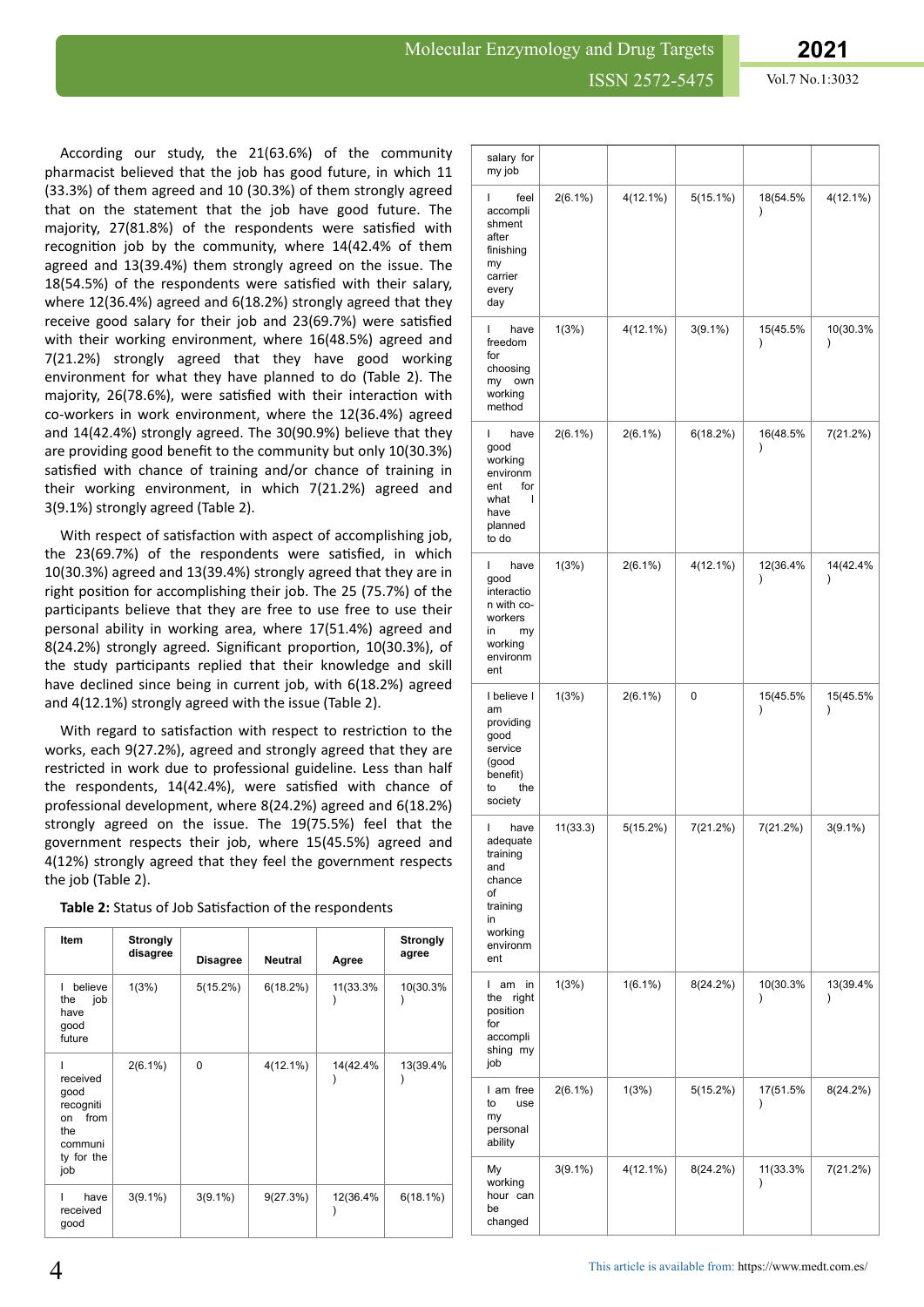| to fit my<br>personal<br>preferenc<br>e                                                                     |             |             |                       |               |             |
|-------------------------------------------------------------------------------------------------------------|-------------|-------------|-----------------------|---------------|-------------|
| I feel my<br>knowledg<br>and<br>e<br>skill have<br>declined<br>since<br>being<br>in<br>my<br>current<br>job | 12(36.4)    | $4(12.1\%)$ | 7(21.2%)              | 6(18.2%)      | $4(12.1\%)$ |
| feel<br>L<br>restricted<br>in<br>my<br>work due<br>to<br>professio<br>nal<br>guideline                      | $2(6.1\%)$  | $3(9.1\%)$  | 10(30.3%<br>$\lambda$ | 9(27.3%)      | 9(27.3%)    |
| have<br>L<br>high<br>chance<br>of<br>professio<br>nal<br>develop<br>ment                                    | $8(24.2\%)$ | $4(12.1\%)$ | 7(21.2%)              | $8(24.2\%)$   | 6(18.2%)    |
| I feel the<br>governm<br>ent<br>respects<br>my job                                                          | $4(12.1\%)$ | 5(15.2%)    | 5(15.2%)              | 15(45.5%<br>) | 4(12%)      |

# **Discussion**

The study was conducted on 33 participants. The purpose of this study was to determine the satisfaction level of pharmacy professionals working in community pharmacy outlets. Our study showed that majority  $(81.8%)$  of the participants was male. The 60.6% of the study respondents were at age group of 20-30 years.

Our study find out that in average the 78.8% of participants were satisfied with their job, while 21.2% of the participants were not satisfied with their job. The proportion of pharmacy professionals who are satisfied with their job is significantly higher than the study report of study done in USA Ireland and Ethiopia, where 68%, 57% and 62.5% respectively of the study participants were satisfied with their job [18, 19, 23]. This discrepancy on the findings may be due to the fact that the latter studies done large number of study participants and assessed job satisfaction of the participants on other sector of pharmacy works which is not included in this study. Our finding was also slightly higher than report of study done in Mekelle, North Ethiopia, which showed that 67.3 % of study participants were satisfied with their Job.

In the current study, the 54.6% of the participants were satisfied with their salary. In current study the proportion of study participants satisfied with the salary they earn with their job is significantly higher that study result of study done in Kerala, where 50% of the participants were dissatisfied with salary they earn from their job[20].

In contrast to this, a study conducted in China showed that the majority 76% of pharmacy professionals were satisfied with salary they were earning [24]. The reason for differences in magnitude of satisfaction by salary may be due to that China has a better capacity to pay more salary than Ethiopia since China has more developed and high economic strength as compared to Ethiopia.

In this study, 69.7% of the participants were satisfied with their working environment. This is lower than the study result of study done in China in which 90% of the participants were satisfied with their working environment [24]. The probable reason for the difference may be China has good working environment as compared to Ethiopia due to good management and adequate infrastructure.

In the present study, with respect of satisfaction by recognition their job community, 81.8% of the study participants was satisfied. The finding is significantly lower than study done in USA [13]. The difference may be due to availability of more health care professionals in developed country when compared with developing country like Ethiopia, so the number of the professional increase recognition by the society decrease. For good interaction with colleagues in work area increases job satisfaction and hence efficiency in pharmaceutical care delivery, trainings targeted at increasing interpersonal interaction in work area should be given to pharmacy professionals [21, 22].

Through this study, it was found that the respondents had a high level of satisfaction in the item like "I have good interaction with coworkers", in which 78.8% of participant replied that they come to an agreement with this inquiry. Our result is higher than a study done at Nigeria which revealed that 62.4% of respondents responded that they had good relation with their staffs [25].This discrepancy may be due to cultural difference since Ethiopia had a culture that promotes inter-personal relationship.

In this study, 57.6% of study respondents were not satisfied with chance of professional development. The study conducted in South Nigeria revealed that 47.2% of pharmacists were not satisfied with their opportunity to develop their profession [25]. The difference may be due to that the former study was done in hospital pharmacy and also government of the country may give a chance to develop their profession.

Conclusion and Recommendation

In general majority of the community pharmacy professionals were satisfied with their job. Ministry of Health should further improve the satisfaction of community pharmacy professionals by creating good work environment, by modifying Pharmacy professional guide line, giving chance educational chance and training for professional development for job dissatisfaction causes deleterious impact on patient care despite the magnitude of the professionals dissatisfied in the discipline.

# **References**

1. [Lin B Y., Yeh Y C and Lin W H. \(2007\) The](file:///C:/Users/omics/Desktop/pulsus/Lin%20B%20Y.,%20Yeh%20Y%20C%20and%20Lin%20W%20H.%20The%20Influence%20of%20Job%20Characteristics%20on%20Job%20Outcomes%20of%20Pharmacists%20in%20Hospital,%20Clinic,%20and%20Community%20Pharmacies.%20Journal%20of%20medical%20systems.%202007;%2031(3):224-29) Influence of Job Characteristics [on Job Outcomes of Pharmacists in Hospital, Clinic,](file:///C:/Users/omics/Desktop/pulsus/Lin%20B%20Y.,%20Yeh%20Y%20C%20and%20Lin%20W%20H.%20The%20Influence%20of%20Job%20Characteristics%20on%20Job%20Outcomes%20of%20Pharmacists%20in%20Hospital,%20Clinic,%20and%20Community%20Pharmacies.%20Journal%20of%20medical%20systems.%202007;%2031(3):224-29)